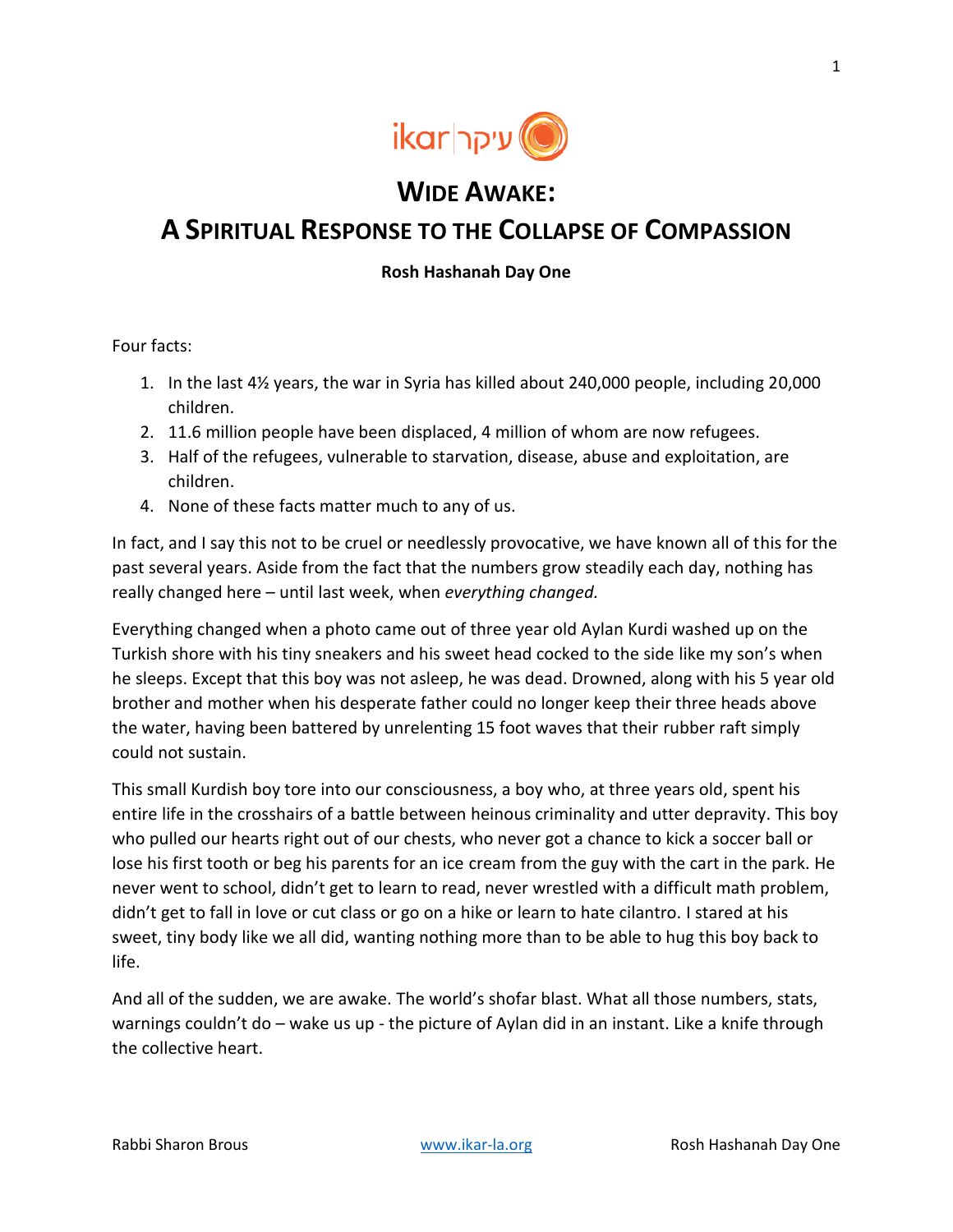Paul Slovic of University of Oregon told us years ago that numbers don't affect us. Hearing about the millions of displaced Syrians does *nothing* to awaken the human heart. In fact, ironically, the greater the numbers, the less likely we are to respond. It's what he calls *psychophysical numbing* – in which we make a fateful calculation: *I can't do everything, so I'll do nothing.* But one child, one small boy washed up on the shore crumbles the whole façade. Without warning, we are thrust to the depths of sorrow, consumed by a tragedy that hundreds of thousands of deaths couldn't awaken us to.

How we have failed you, Aylan. What could we have done to avert the catastrophe that would eventually lead to the end of your too short life? What if we had had the courage, the *will* to see what was happening in your country years ago - what then would your life have been like?

What if we had demanded a repair to our crippled refugee and asylum system years ago? Instead, we allowed legitimate but vague security concerns to eclipse the human tragedy unfolding before our eyes. Even in our beloved Israel – we watched the leadership shamelessly claim the country lacks the "demographic and geographic depth" to take in refugees, leaving them to die at the border. No room for a thousand children, orphaned by war? One hundred? Have we forgotten so quickly that Jewish refugees – fleeing for their lives - were denied entry by this country and so many others under the very same set of justifications and excuses? A couple of weeks ago, Jon and Wendy brought their new baby up for an aliyah and spoke of how they chose her name. When Jon's father came to the US from Germany, much of his family stayed behind, including his first cousin, Deiter. Deiter was among those who boarded the SS St. Louis to flee Germany in 1939, along with 900 other Jewish passengers. They made their way across the ocean, only to be denied entry by Cuba, then the United States, then Canada. The ship was sent all the way back to Europe and Dieter, like so many of the passengers of the St. Louis, was deported to a death camp. He was five years old when he died. "When our baby grows a little older," Jon said, "we'll tell her that she's named after a very special little boy who never had a chance in life." I'm not talking about opening floodgates. I'm talking about making room for children and their parents, running for their lives, who want nothing more than the chance to try to build beyond the ashes of their past.

But here we are. Awakened too late to the horrors of a crisis fueled by our own indifference.

We've been here before. We woke up to the insanity of this country's gun culture after parents and grandparents had to bury their childrens' little bodies, stuffed animals and dreams when they were shot down in their classroom in Sandy Hook. It was too awful, too vivid to sleep through. But even then, we were lulled back asleep all too quickly. Again and again we revert to complacent disengagement. We did after Virginia Tech. And Tuscon. Aurora. Oak Creek. Fort Hood. Isla Vista. Charleston.

Asleep, awake, asleep again.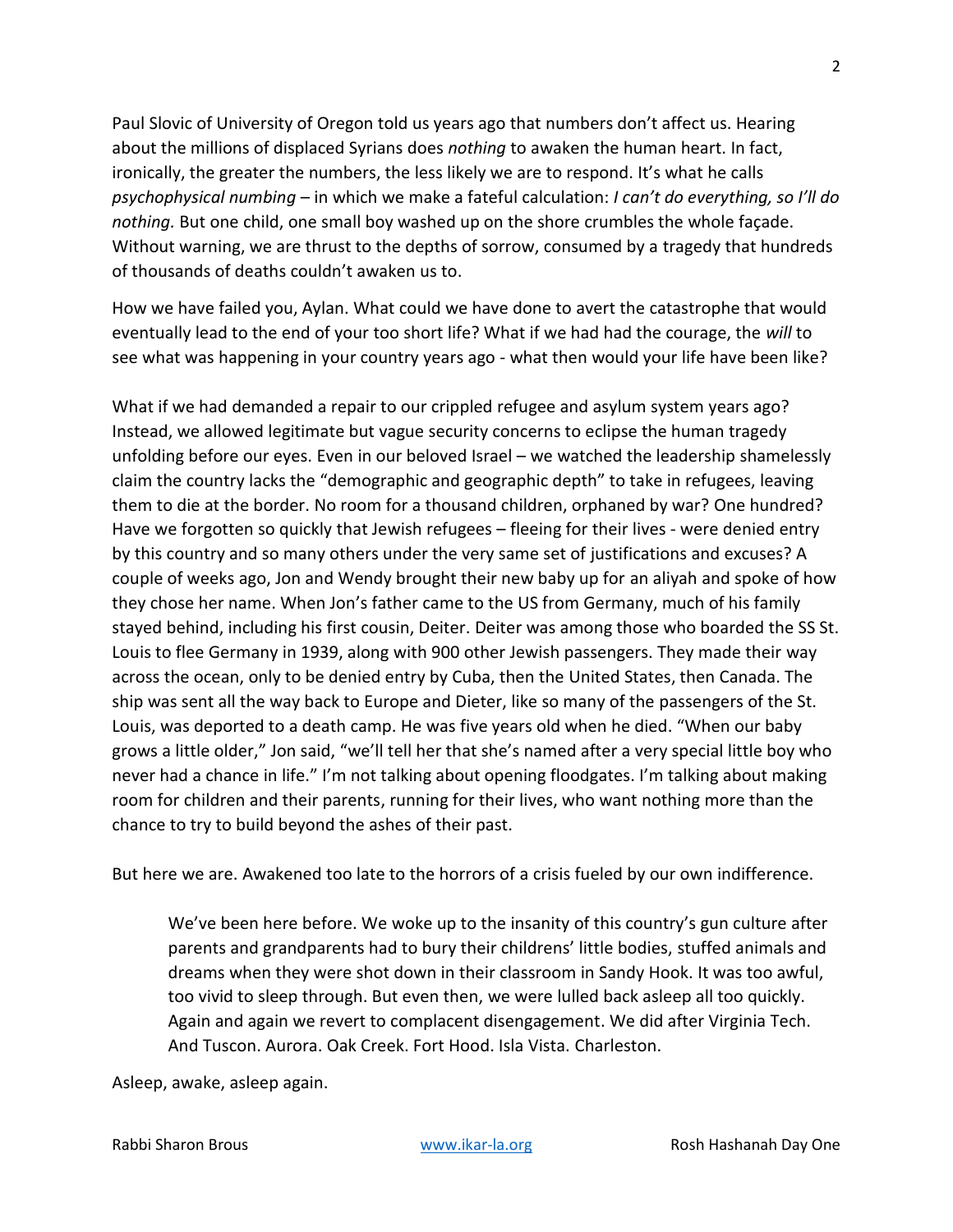Just like when we all suddenly started talking about the legacy of slavery and Jim Crow when Trayvon was killed and the law didn't blink. Of course we dozed off again until Michael Brown's lifeless body lay on the streets of Ferguson for four hours. Then Eric Garner died in a strangle-hold for the crime of selling loose cigarettes without a permit, or, more accurately, for the crime of Walking While Black. Again, no indictment. No charges. For a moment, we were outraged, until we fell asleep again. Then Tamir Rice, who was 12 years old when he was shot while holding a toy gun. Walter Scott in N. Charleston, shot like a deer in hunting season after being stopped because his brake light wasn't functioning properly. Freddie Gray, shoved into a police van with such blunt force and callous disregard that he suffered spinal cord injury and ultimately death.

## Asleep. Awake. Asleep.

Just like we cared – but only momentarily - when we learned of the massacre of the Yazidis, and heard that more than 5,000 Yazidi girls and women were kidnapped by ISIS last year, sentenced to life as sex slaves. We then fell back asleep, of course, until their story hit the front page of the New York Times.

It is a cruel and unending cycle: we wake, we sleep, we wake, we sleep. Wouldn't the world be so much simpler if all we had to worry about was Private vs. Charter, heels vs. wedges, Wildwood vs. Oakwood, 6 vs. 6 Plus. And yet here comes Aylan's image in my inbox once again – shattering the complacency, forcing me to pause, for just a moment, to remember how fragile it all is.

The blasts of the shofar come this year to save our lives – to pull us from the hell of paralysis. Presumed powerlessness. Meaninglessness. To save us from a life of sleepy disconnect, of privileged detachment from the triumphs and tragedies of the human community. Listen to Rambam:

*Uru y'shenim* - Wake up, you sleepers, from your sleep! Get up, you slumberers, from your slumber! Look at yourselves – you can do better. *Zikhru bora'akhem -* Remember Your Creator [or: Where You Came From]! You – you who forget, again and again what truly matters, you spend your years in pursuit of shadows, yearning for vanity and emptiness that will not help anyone nor will it save anyone, including you. Look at your souls! Contemplate deeply your actions – you can do better! Each one of you - abandon your bad behavior and your narrow thinking. It's no good for you! (MT Hilkhot Teshuvah 3:4)

But could Rambam have understood the enormity, the ubiquity of the suffering we encounter now every day? Think of how many news alerts we receive in the course of a morning. Could Rambam have fathomed the spiritual confusion that comes when we carry tiny screens with us everywhere, notifying us in real time to every attack, every violent protest, every shooting? Never before have we had access to so much input. How could we possibly hold it all? A corollary to Slovic's psychic numbing, there's talk now of the *collapse of compassion.* There is a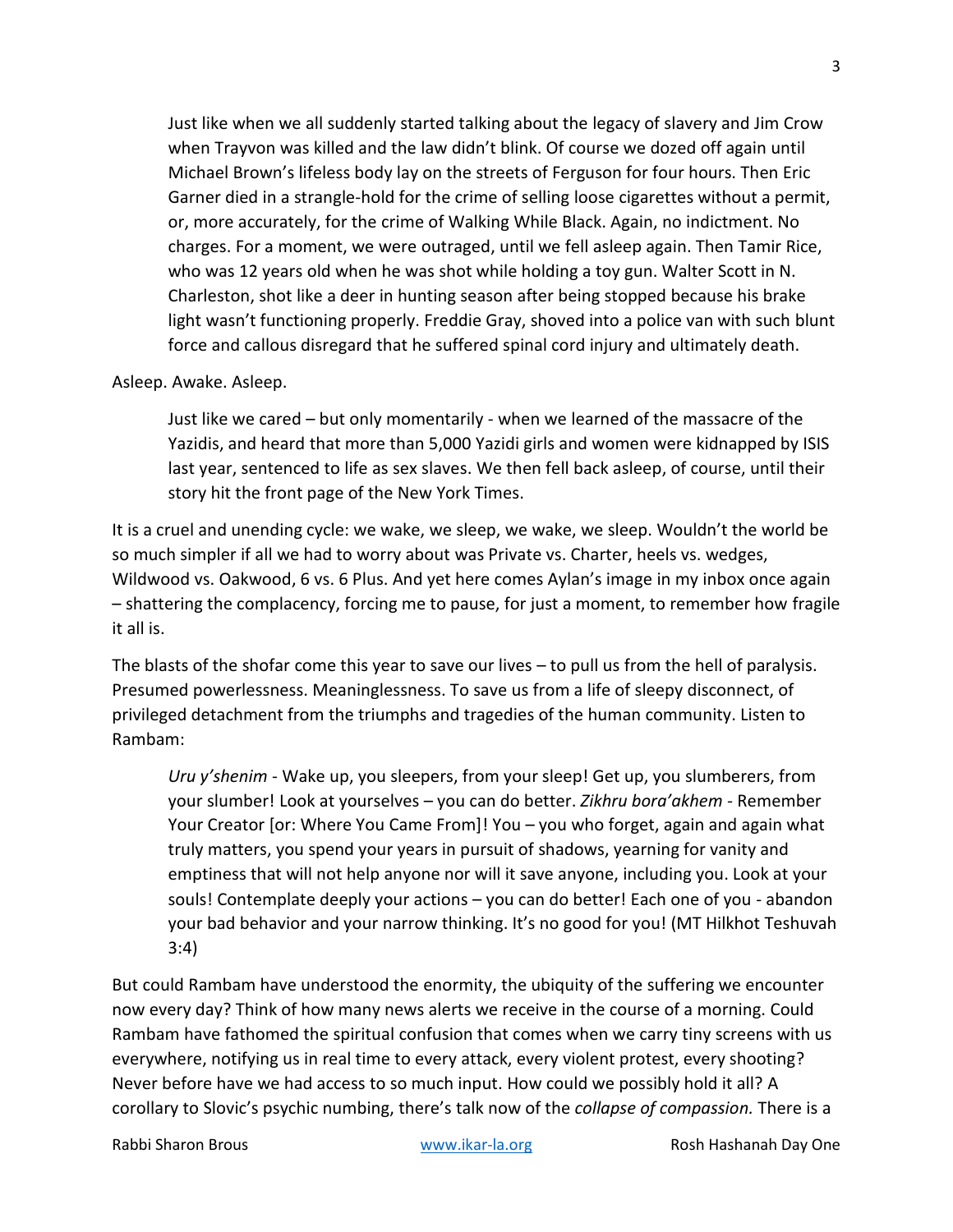natural human resistance to encountering overwhelming need. As a result, we shut down preemptively so as not to have to deal with our own inability to respond adequately. If I don't feel your pain, I won't feel bad about not helping you.

What is the breaking point? At what point do we disengage? It's not once there are 1000 victims, or even 100. Students in one study were asked if they'd be willing to donate back \$5 of their earnings from participating in the study to feed a small starving girl from Mali named Rokia – and they were showed a picture of her sweet face. Nearly everyone agreed to do so. But when asked if participants would be willing to donate the same \$5 to feed both Rokia and her brother Moussa, showing their pictures together, the response rate fell by nearly 50%. There is a very low saturation point at which we no longer have the will or capacity to take in more, and all we want to do is shop Nordstrom online or kick back and watch Monday night football. I mean, who doesn't want to see if Sam Bradford's knee will hold up?

Today, Lord knows we have reached the saturation point. Our compassion has officially collapsed. No surprise, then, the growing backlash to the world's newfound sensitivity to refugees. We humans are so predictable.

I was asked, on a panel of rabbis this spring, if the world was better or worse off now than one hundred years ago. Is our trajectory one of progress or regress?

I immediately thought of the midrash – perfect for this Day of Creation - in which the Holy One, preparing to create *Adam haRishon*, the first person, sees the ministering angels break into factions and start arguing:

The Angel embodying LOVE argues: "Let them be created – they will perform acts of love!"

TRUTH responds: "Let them not be created – they will all be liars!"

JUSTICE says: "Let them be created – they will fight for justice!"

PEACE shouts: "Let them not be created – they will only make war!"

God, irritated, thrusts the Angel of Truth to earth, creating a 2 to 1 majority in favor of humanity (a technique, incidentally, that would pass for democracy in some parts of the world…). And so *Adam* is created. "Now stop fighting!" the Holy One shouts. "The matter is resolved" (Midrash Rabbah 8:5).

Have human beings made the world better or worse? The rabbi seated to my left says that, sadly, we are worse now than a century ago. He speaks of the atrocities - millions dead to war, hatred, fascism, now religious extremism and terror. The only thing the past century brought was better technology to weaponize our hatred and kill more efficiently and effectively than in years past.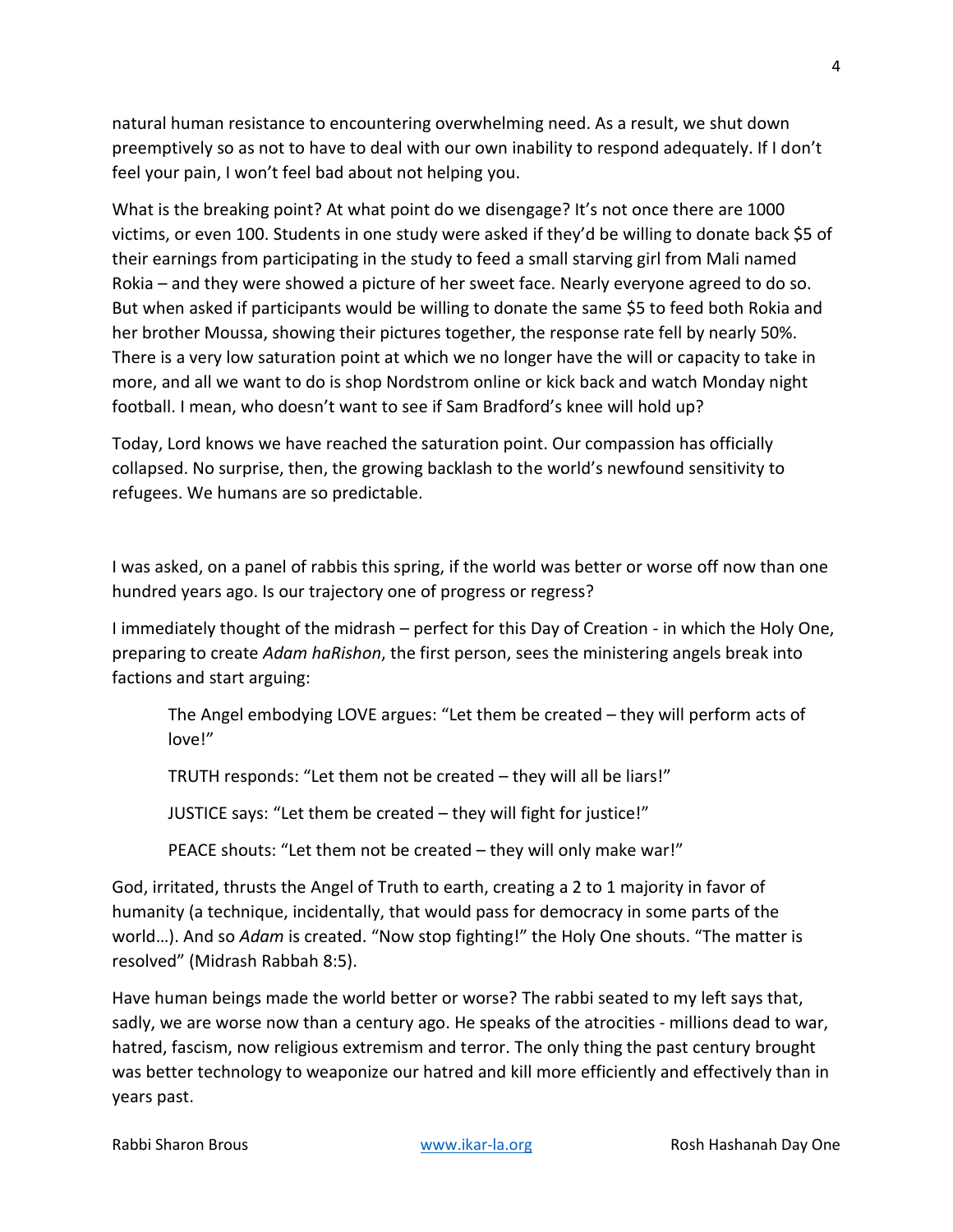And he's right. The 20<sup>th</sup> century was unforgiving: world wars and genocides and famines that took hundreds of millions of lives. Oppression, repression, suppression. Outbreaks, epidemics, pandemics. Terrorism, violent crackdowns, exploitation, enslavement. These have been dark times, to be sure.

The rabbi to my right takes the opposite approach. He is clearly enamored by the advances of the past century. He lauds our new understandings of the body, our unprecedented ability to treat illnesses – so much so that some deadly diseases, like smallpox, have even been effectively eradicated.

And he's right too. The 20<sup>th</sup> century saw outstanding advances in science, medicine and technology, breakthroughs in biology, chemistry, physiology and pharmacology. Think of the accelerated rate of progress: how quickly – in the scheme of things - we moved from cars to electric cars to driverless cars, from planes to commercial space travel, from radio to TV to color TV Ultra HD. From Texas Instruments and Atari to universal wifi and little devices on our beings at all time – including watches some of you are wearing now that tell you when to walk around the room to keep the blood flowing and deliver email to your wrist. God forbid we should leave the smartphone at home one day we wouldn't be smart enough to know where to go, how to get there, who we're meeting or why we're even going. The other day I got into the car late for a meeting, put the address in Waze and just started to drive, while toggling between two work calls. It occurred to me at some point that I was driving further north than I thought I needed to go, but, as we say in our family, "In Waze We Trust." Twenty minutes later I ended up miles from my destination and now *really* late. It seems I neglected to put in the SOUTH part of the address before the street name. Telling my kids the story that night, I explained that we used to have a street map library in our house growing up (the NJ equivalent of the Thomas Guide), and whenever we went on the road we'd lay out the map and plot our route. They laughed and laughed – as if I was explaining that we used to make fire from rubbing sticks together.

So are we better or worse off than we were one hundred years ago?

This rabbi is right, and this rabbi is right. And I sit right in the middle.

I see the progress. And I see the pain.

I see expansive potential, and I see a dangerous narrowing of the heart.

I see the enormity of the tragedies unfolding even as we speak, and I see that we wake up to them only to quickly lull ourselves back to sleep.

In the past century we have figured out how to tap into vast sources of energy with flick of a switch. We are 3D printing prosthetics – bioengineers are working now on kidneys and livers. We have figured out how to safely perform full face transplants: jaws, teeth, and tongue.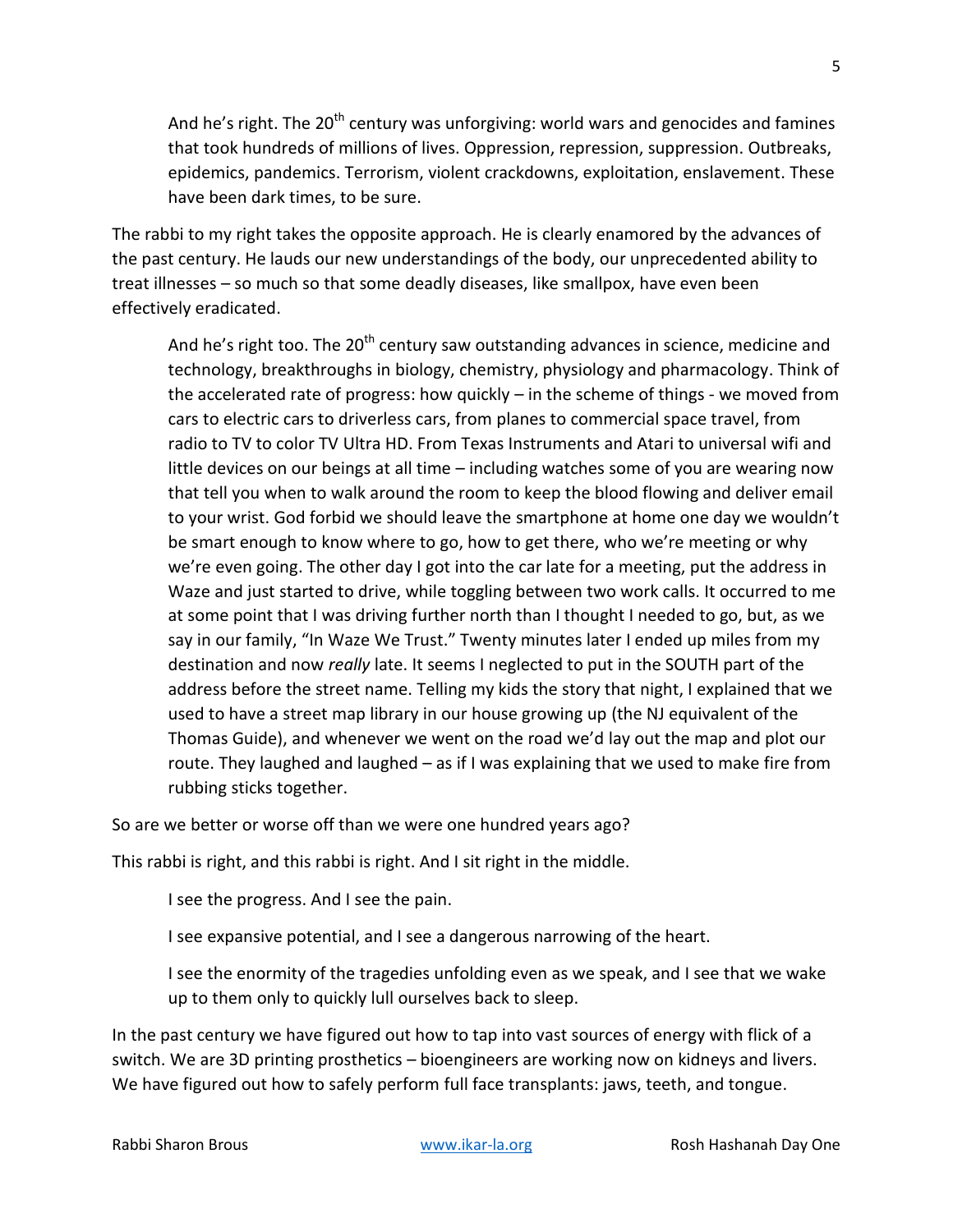But we have not yet figured out how to deal with the legacy of slavery and this country's original sin – racism. How to address the fact that African American community still suffers from economic inequality, lack of opportunity, stigmatization and isolation, that African Americans make up 15% of the general population but nearly 60% of the prison population, and that there still exist in this country, in 2015, extremists intoxicated by a racialized ideology, hell bent on starting a race war and willing to spill the blood of parishioners in a church Bible study to prove it.

Did you hear? Just last week scientists discovered a galaxy 13.3 billion years old. Forty-six years after we landed on the moon, we're now preparing to establish a base on Mars!

And yet we render ourselves *completely powerless* – fresh out of ideas – as to how to protect children in our classrooms and malls and theaters from disturbed young men armed with weapons of war.

Tell me - how is it possible that we have discovered ice volcanos and geysers on Pluto and brought species back from the brink of extinction…

But we can't muster the collective will to care for the world's most vulnerable: refugee children, leaving them no choice but to venture into a raging sea on broken inflatable rafts?

Astonishingly, our abundant resources, ever-increasing competence and immense capacity have done little to improve our overall lot as a human community. Our exceptional achievements in science and technology in some ways only make our moral failures more damning. Now it's undeniable: we can do almost anything, and yet we so easily throw up our hands when it comes to human tragedy, as though we can do nothing at all.

*We have the ability. What we lack is the will.*

We are the most powerful people alive, *convinced* of our powerlessness.

When it comes to human suffering, we'd rather roll over and hit snooze.

That is the *definition* of a MORAL CRISIS.

Rosh Hashanah bursts into our September with a vengeance this year. Sleeping soundly while the world burns – or drowns - is simply not an option.

Remember the Israelites, standing at the edge of the Sea. Five days have passed since they left enslavement in Egypt. Five days, and already Pharaoh's troops are bearing down on them – determined to bring them back as slaves or lead them to the slaughter. The people panic. They cry out to God and to Moses: *Were there no graves in Egypt that you took us to die in the Wilderness?* (Ex 14:11-14)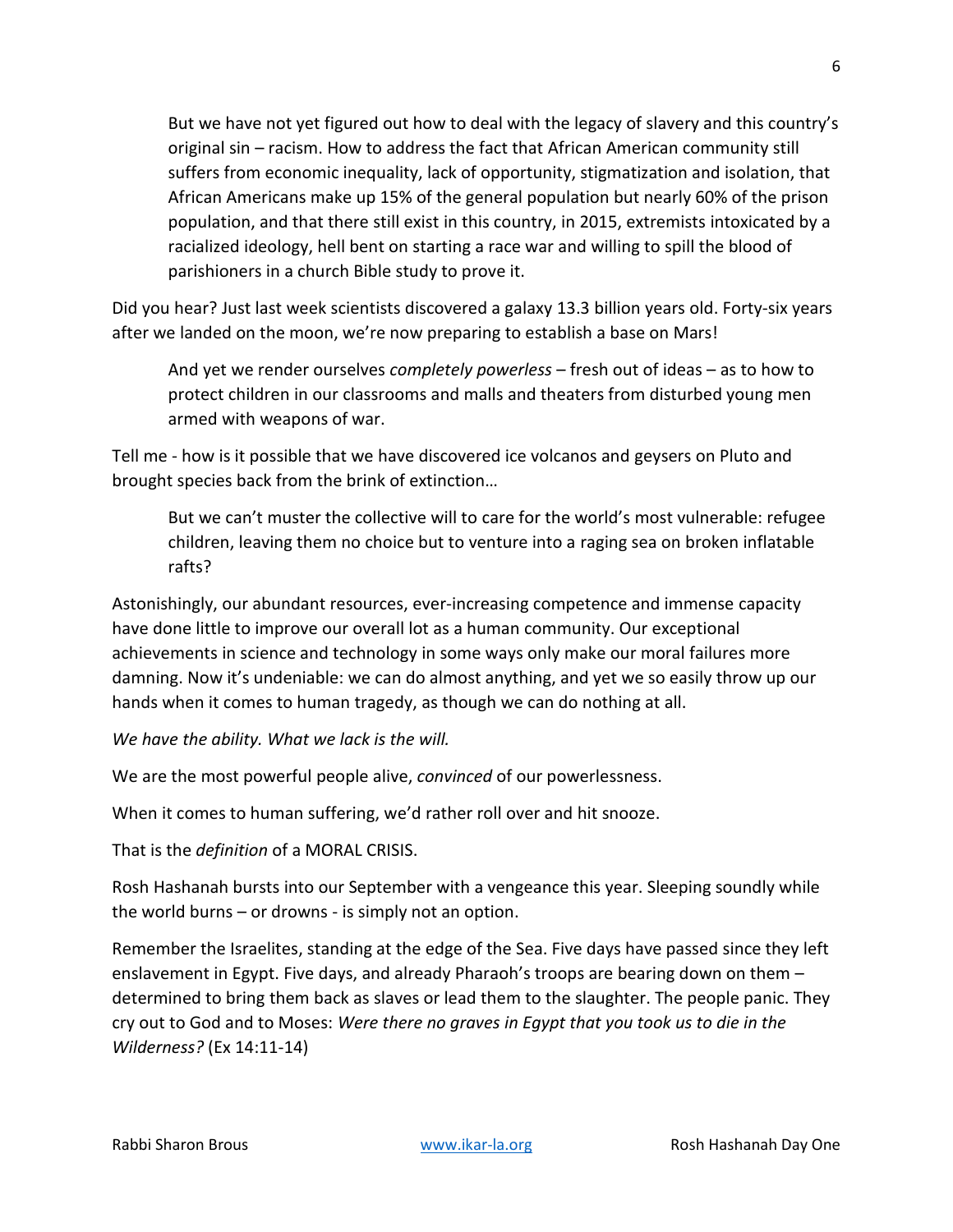What does Moses do? He prays and prays. And then prays more. Nothing happens. Until finally the Holy One gives him some hard love: *Ma titzak elai?* Why are you crying out to me? My children are on the verge of drowning in the sea. There is a time to be longwinded, exceedingly deliberative, slow to action – and there is a time to get to the point. There is only one thing to do right now, Moses: speak to the Children of Israel and tell them to *start walking*. (Shemot Rabbah 21:8)

*Ma titzak elai*? Don't just cry there… do something!

Empathy is a critical first step. But it *must be* paired with moral action for it to make a damn bit of difference to the children at the other end of the barrel, or those holding on for dear life to a raft that has no business crossing the rough sea. Or to the parents who fear that their children won't make it home from school alive.

*The purely righteous people do not complain about evil; they add justice. They do not complain about heresy; they add faith. They do not complain about ignorance; they add wisdom.* (Rav Kook, *Arpelei Tohar*, p 39)

The only thing to do is to start walking. Fight the inevitable backpedal. Mobilize *now* – before there is another beautiful dead child all over our FB feed.

In 1967 at an interfaith conference in Washington, DC protesting the War in Vietnam, Abraham Joshua Heschel told a story about his first encounter – as a seven year old - with the Akeidah, the binding of Isaac, which we'll read tomorrow morning. He is sitting in class, reading the story from the Book of Genesis. When the moment comes that Abraham holds the knife over his son's throat, Heschel begins to weep. By the time the angel cries out: *Abraham, Abraham, lay not your hand on the child!* Heschel is sobbing uncontrollably, overcome with terror. 'Why are you crying?' the Rabbi asks him. 'You know that Isaac was not killed!' 'But rabbi,' he says, 'supposing the angel had come a second too late?' The Rabbi comforts him, explaining that an angel cannot come late. "My friends," Heschel concludes decades later, "an angel cannot be late. But we, made of flesh and blood, we may come too late."

Across the world, one little boy has stopped time. One precious child of God, who showed us all so vividly the brutality of war and our own silent complicity. We all remember – it was just last week. But his image is already starting to fade. *We're already late*. The question is: will we do something now or will we doze off once again?

The answer to the crisis in Syria is not resettlement of every person in the country – it is an end to war. That, clearly, is not something you or I – with all the best intentions – could make happen. But as long as there remains a political crisis, there will be an equally devastating humanitarian crisis. And rather than sit ensnared in rage and despair, awaiting the inevitable return to apathy, it's time for those of us who heed the call of the shofar, who are awake today, to start the new year by stepping up and doing something.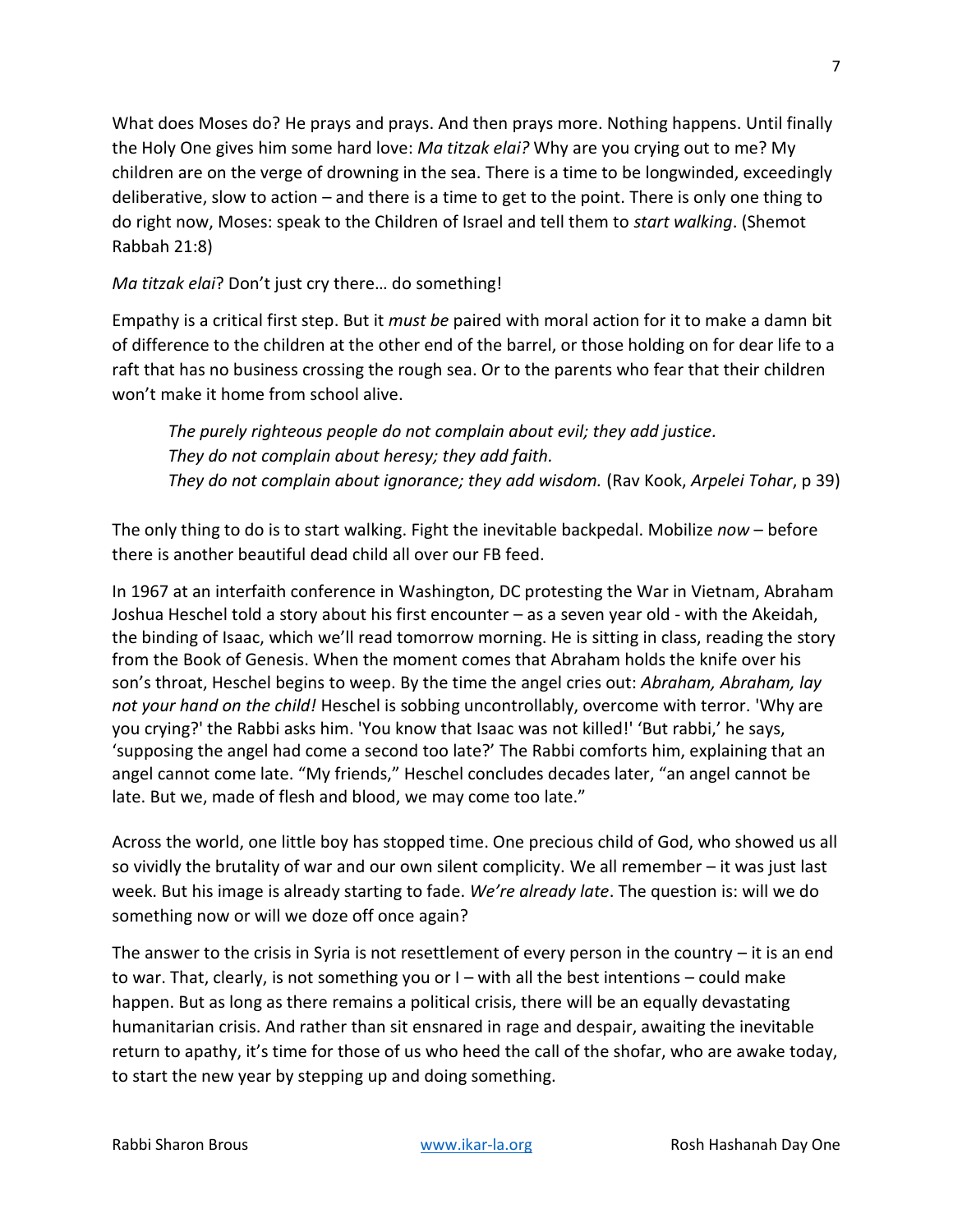I am asking today that we honor of the memory of Aylan Kurdi by taking a few tangible steps in response to this crisis.

First, [HIAS](http://www.hias.org/) – Hebrew Immigrant Aid Society – is leading an advocacy effort to get the US to raise its refugee quota, given the urgency and immediacy of the moment. We can and should support this effort by signing their petition as soon as yontif ends.

Second, Germany – as you know - has brought in 800,000 refugees. I reached out to Rabbi Gisa Ederberg in Berlin to see how we can help. There is a Catholic Hospital just behind the Oranienburger Strasse Synagogue. A few months ago, they finished building a new wing to the hospital and decided to dedicate it to use as a refugee shelter. A critical side note: this hospital is located just next to the Jewish Home for the Elderly. Under the Nazis, that very same Jewish Home for the Elderly was a collection point for deportation to the camps. During one round up, some Jews managed to escape from the building and the nuns at the Catholic Hospital next door took them in, wrapped them in bandages and put them in beds, simulating an intensive care unit. It saved their lives. Today, the Jewish community is working in that same Catholic hospital to bring hope and healing to Muslim and Christian refugees. They need our partnership and support – we can make contributions to [Masorti Olami,](https://masortiolami.org/one-time-donation/) earmarked for this relief project.

Finally, there is a growing interfaith interest in organizing a kindertransport for Syrian children who have been orphaned by war, who may be able to enter the United States with fewer security barriers than adults. We'll need strong leadership from community members to work on assessing the feasibility of this path. IKAR can play a significant leadership role in this effort.

Each year we ask every person in our community, during these days of contemplation and reflection, to make a spiritual pledge – a commitment to turn our best intentions into meaningful action. This year, I'm asking us to act, rather than fall back asleep. Take out your pledge card and grab a sticker. Make a commitment to participate in one or more of our *Minyan Tzedek* paths: either Feeing Our Neighbors – direct action in response to hunger and homelessness in Los Angeles, or Green Action – our environmental justice and sustainability group, or the Organizing Path – which is focused this year on mass incarceration and criminal justice reform, or Global Partnership – which will now include not only our work in Katira, Uganda, but will also be the home address for our refugee response.

"I do not want future generations to spit on our graves," Heschel said in 1964, "saying: 'Here lies a community which living in comfort and prosperity, kept silent while millions of their brothers [and sisters] were exposed to spiritual extermination" (Heschel, *A Declaration of Conscience*, 1964)